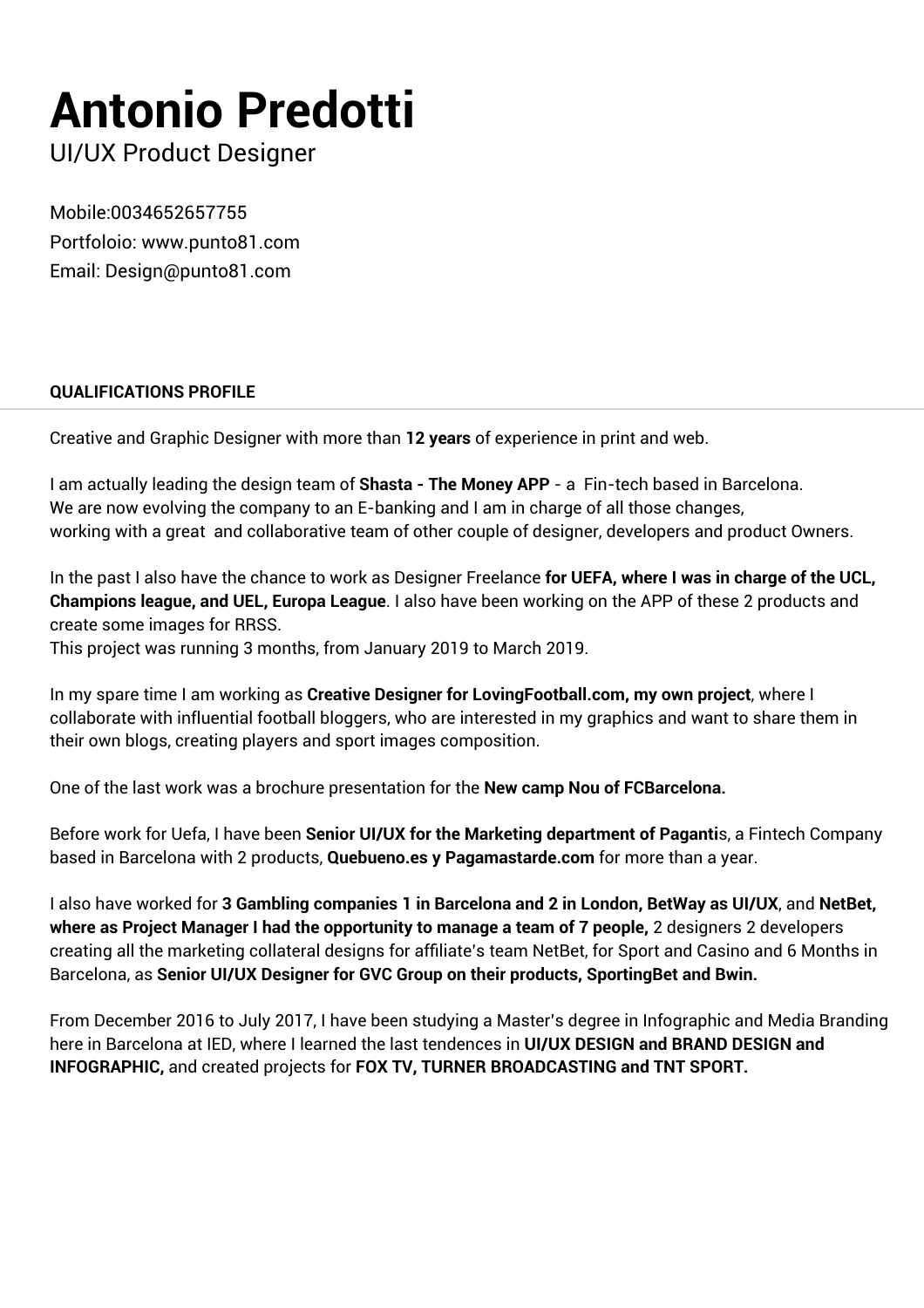## SHASTA - THE MONEY APP - BARCELONA - ES - WWW.SHASTA.ME **DESIGN LEAD - JULY 2019 - CURRENT**

Permanent.

I'm currently leading the design process through the creation of a component library from scratch, working with an agile, cross functional team.

I am Lead the Design department of Shasta, working along a junior designer to improve our products, Apps (iOS & Android) Web products and Clients of Shasta.

I designed our website, the APP, our debit card, the folder of the debit card and other collateral material, collaborating with PO and Marketing dept.

As a part of the Product Design Team, I work with an interdisciplinary team of product owners and developers. I'm in charge of designing all interfaces, operations portals and dashboards, both for company stakeholders as well as for our customers.

I am also supporting Product Owners in project specifications.

## LOVINGFOOTBALL - BARCELONA - ES - WWW.LOVINGFOOTBALL.COM **CREATIVE DESIGNER FOR LOVINGFOOTBALL.COM SEPTEMBER 2016 - CURRENT**

My own project.

Create marketing material for all football events. Loving Football is a creative project to help small and big betting and sport companies to improve their design and their offers with a smart and creative editing pictures. Follow principles of good print and web design, ensuring that design layouts are compliant to the latest Web standards and mobile too. Social media Image creator.

Some samples here https://www.instagram.com/lovingfootballdotcom

After the Master's Degree at IEDBarcelona, Loving Football has been converted in a football magazine, football news website, live football TV, football livescore APP. (only designed project)

#### UEFA - WWW.UEFA.COM - FREELANCE **UI/UX - DIGITAL PRODUCT DESIGNER JANUARY 2019 - MARCH 2019**

I worked for a this huge Football organisation for a few months, but I had the chance to renovate the design of a couple of web pages inside the 2 products, UCL and UEL, Stats and History, plus other few works related to that propduct, create the new Line Ups Card, other adjustement of the the App of those 2 products. I have been working with web platforms, applications, information systems and digital marketing solutions as well as development websites, preparing and present mockups/wireframes/concepts to internal teams and key stakeholders and work really close with the Product Owners.

## PAGANTIS - BARCELONA - ES - WWW.PAGANTIS.COM - EX DIGITALORIGIN **UI/UX DIGITAL DESIGNER FOR PAGANTIS NOVEMBER 2017 - DECEMBER 2018**

Permanent.

I have been in charge of all Marketing and Product aspects of Quebueno.es y Pagamastarde.com and lea- ding the Design and UX Marketing areas, creating low ad high fidelity prototypes and wireframes, defining user flows, interviews with users, heuristic evaluation, A/B testing, card sorting.

As UI I also create websites, landing pages, mockups, banners, gifs, logos, newsletters and display cam- pains and where I design visibility presentations for merchant partners too.

I am collaborating with developers implementing new designs within Development Sprints when necessary and assist the copywriter with content strategy.

Essential tools that I am used to use, are, UXPIN, SKETCH, ADOBE, INVISION, JIRA y CONFLUENCE.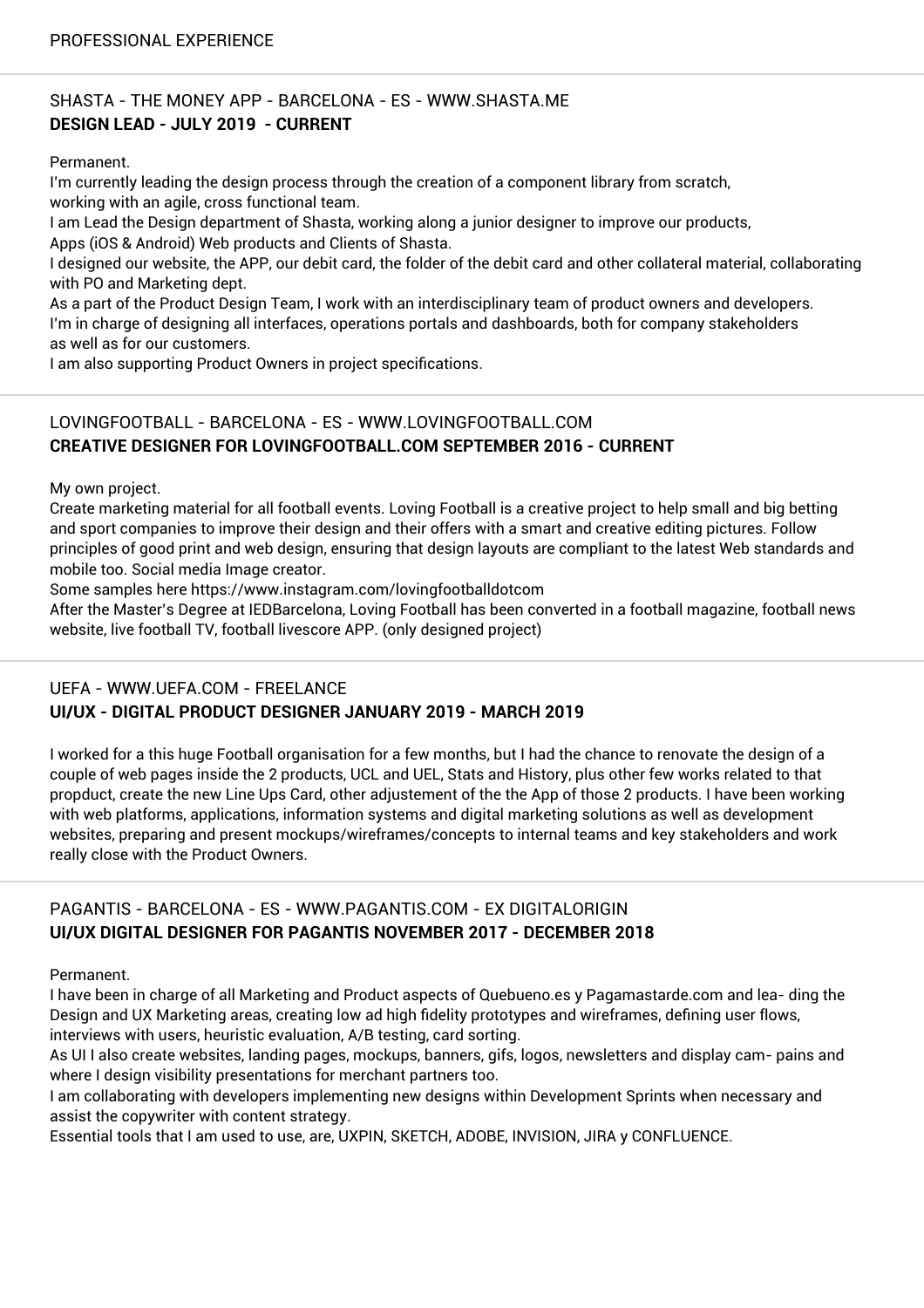## GVC GROUP - BARCELONA - ES - WWW.GVC-PLC.COM **UI/UX PRODUCT DESIGNER FOR SPORTINGBET AND BETBOO APRIL 2016 - SEPTEMBER 2016**

Contract.

Create marketing material for our Marketing and Promotions departments for LATAM Market which includes Mailer images, Banners, Printed Products, Offline Material, Website updates, Landing Pages. Furthermore working with Exacttarget to create newsletter and Trello to manage the projoects.

As UX I create low ad high fidelity prototypes and wireframes and interviews with users.

Follow principles of good print and web design, ensuring that design layouts are compliant to the latest Web standards and mobile too. Essential tools that I am used to use, are, SKETCH, ADOBE, INVISION, JIRA.

## GIMO - GLOBAL INTERACTIVE MARKETING ONLINE - LONDON - UK - WWW.GIMO.CO.UK **UI/UX AND DIGITAL PROJECT MANAGER FOR NETBET DECEMBER 2014 - MARCH 2016**

Permanent.

Create marketing material for our Marketing and Promotions departments which includes Mailer images, Banners, Printed Products, Offline Material, Website updates, Landing Pages, Splash pages, managing a team of 2 designers, 2 developers, a PPC guy, a Media Buyer and 5 affiliates manager for 7 countries. As UX I create low ad high fidelity prototypes and wireframes and interviews with users, surveys.

Work closely with the affiliates manager to establish project guidelines that consistently support branding and messaging initiatives. Follow principles of good print and web design, ensuring that design layouts are com- pliant to the latest Web standards and mobile too.

## WIN TECHNOLOGIES - LONDON - UK - WWW.WINTECHNOLOGIES.NET **UI/UX DESIGNER AT WWW.BETWAY.COM JUNE 2014 - DECEMBER 2014**

Permanent.

Create marketing material for our Marketing and Promotions departments which includes Mailer images, Banners, Printed Products, Offline Material, Website updates, Landing Pages, Mockup and RMMs.

Work closely with key stakeholders to establish project guidelines that consistently support branding and messaging initiatives.Follow principles of good print and web design, ensuring that design layouts are compliant to the llatest Web standards.

THEM LONDON - LONDON - UK - WWW.THEMLONDON.COM **UI/UX DESIGNER, APRIL 2014 - JULY 2014**

Freelance.

In charge of the website project LIW - OLA. ( www.liw3.com ) Design all the pages and work with developers to adapt the different pages for mobile version too.

## TD DIGITAL GMHB - BERLIN - GERMANY - WWW.TD-BERLIN.COM **WEB DESIGNER, AUGUST 2012 - MARCH 2013**

Freelance.

Responsible for working on a range of projects, designing appealing websites and interacting on a daily basis with graphic designers, back-end developers and marketers.

Created professional, concept-based designs within framework of corporate branding standards.

In charge of the design the timeline on Facebook for QUICKCAR HANNOVER.

Designed Flyers, Brochures, Dashboard for COCA COLA and VOLKSWAGEN, webpages and internal projects for DHL, QUICAR, SANOFI AVENTIS and many more other big international companies, banners and newsletters. Also designed landing pages, APP, cover and presentation for powerpoint.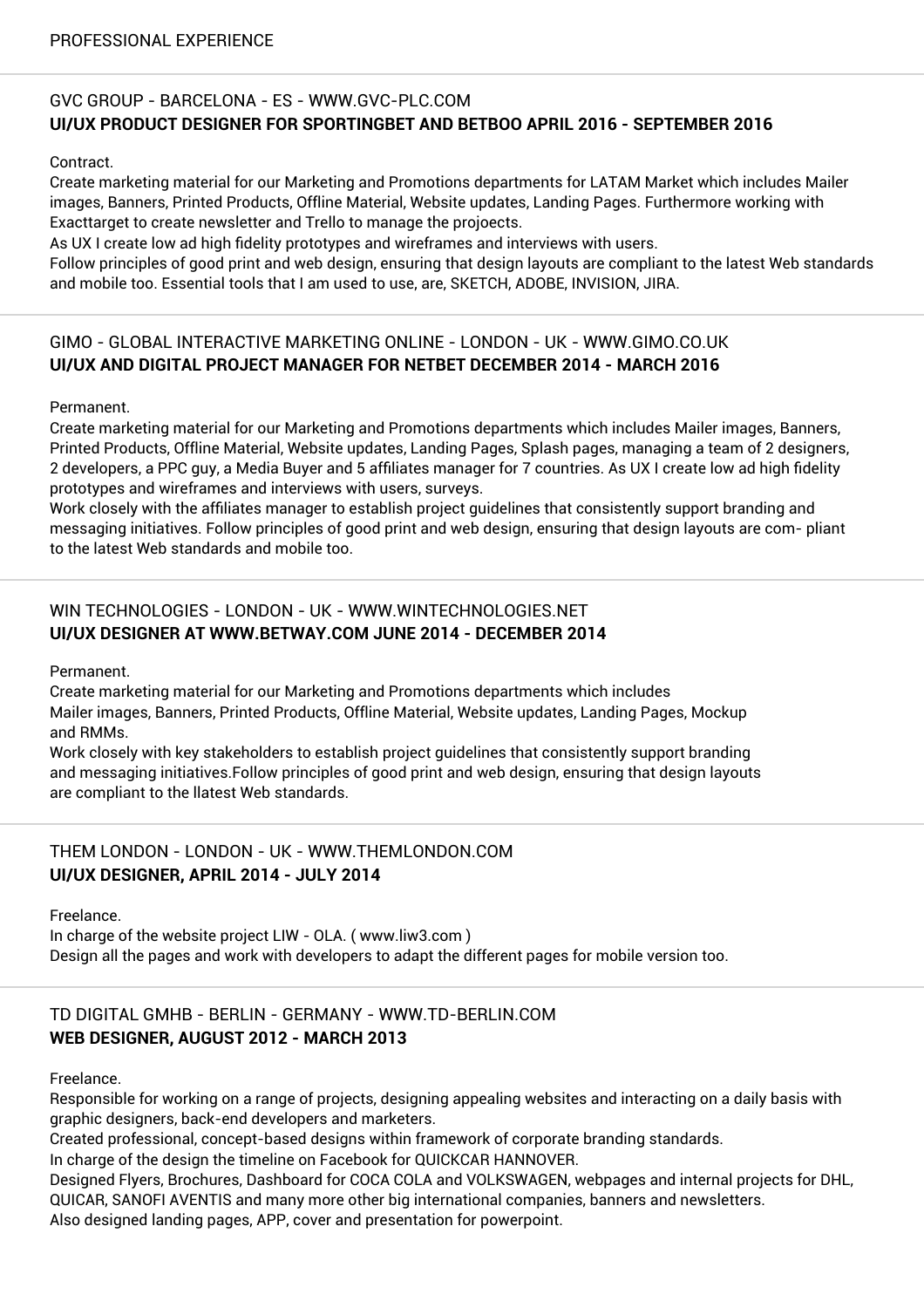### ZEHA-BERLIN GMHB - BERLIN - GERMANY - WWW.ZEHA-BERLIN.DE **GRAPHIC AND WEB DESIGNER, MARCH 2012-AUGUST 2012**

Responsible for working in-house projects. In charge of Corporate image design. Graphic design for websites, landing pages and flyers. Marketing graphic material for Facebook landing pages, ads, banners, twitter, newsletters, etc. Image and photographic retouching.

#### CITYILIKE BERLIN - BERLIN - GERMANY - BERLIN.CITYILIKE.COM **GRAPHIC AND WEB DESIGNER, DECEMBER 2010-DECEMBER 2011**

Responsible for working in-house project, interacting on a daily basis with graphic designers, back-end developers and marketers.

In charge of Corporate image design. Designed Home page, Corporate images and icons. Image and photographic retouching.

## GRAFITE ASSOCIATI - SALERNO - ITALY **GRAPHIC DESIGNER, SEPTEMBER 2008-NOVEMBER 2009**

Corporate image design. Calendars, Brochures, Flyers.

Delivered top-quality graphic design support for various companies to meet objectives and deadlines. Contributed to catalog production, page layout development, and private label product packaging while adhering to specified style / brand / identity standards and applying photo manipulation techniques.

#### ANDEROLI COMMUNICATION - SALERNO - ITALY **GRAPHIC DESIGNER, OCTOBER 2007-JUNE 2008**

Corporate image design. Calendars, Brochures, Flyers.

Created professional, concept-based designs within framework of corporate branding standards. Produced marketing collateral and catalogs for Salerno City Council. Collaborated with print vendor on printing techniques, press runs, and costs to achieve quality control and budget requirements.

#### STUDIO SEGNO ASSOCIATI - SALERNO - ITALY **GRAPHIC DESIGNER, JUNE 2007- SEPTEMBER 2007**

Calendars, Brochures, Flyers. Page layout development, private label product packaging and applying photo manipulation techniques.